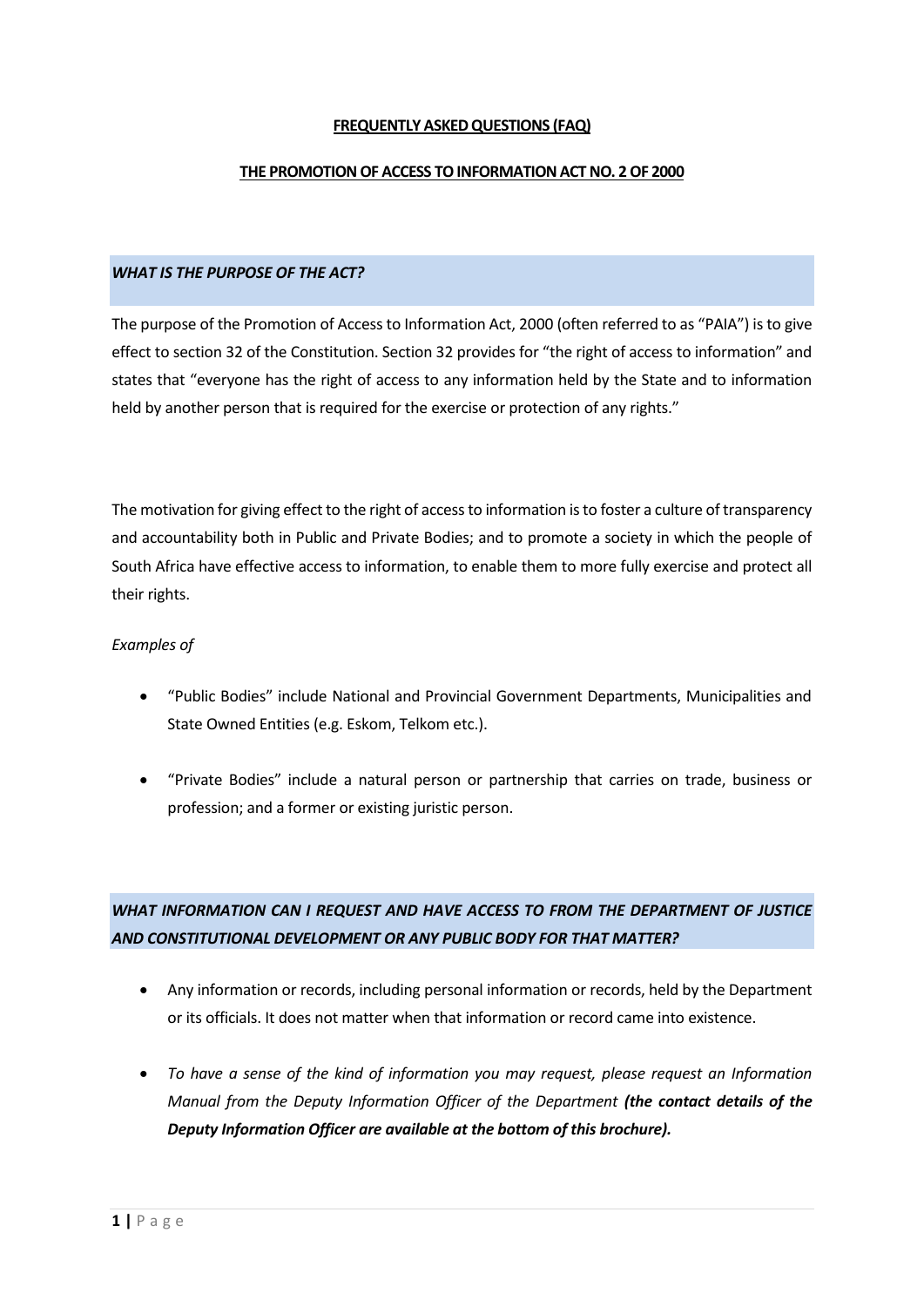### *WHAT INFORMATION MAY I BE REFUSED ACCESS TO BY THE DEPARTMENT?*

The Act is not unlimited, therefore your request may be refused in certain cases (see, sections 7, 12 and Chapter 4 of PAIA). For example, you may not be given access to information under the following circumstances:

- Information or records about another person or entity, subject to access on these records being approved by such third parties, especially if information was given to the Department or Public Body on a confidentiality or privacy basis.
- If the record is requested for the purpose of criminal or civil proceedings, where the criminal or civil proceedings have commenced. If such information is obtained, it may not be used in a court of law, unless the court thinks that the exclusion of such information will be detrimental to the course of justice.
- The records of Cabinet and its Committees, and those records of an individual member of Parliament or of a Provincial Legislature in that capacity.

*Please note that the PAIA is above any other legislation that prohibits or restricts you from having access to any information.*

### *HOW DO I ACCESS INFORMATION?*

The Director-General of any National Government Department is the Information Officer. In the case of the Department of Justice and Constitutional Development, the Director-General has appointed Deputy Information Officers to assist in the administration of the PAIA *(the contact details of the Information Officer and Deputy Information Officers are available at the bottom of this brochure).*

Therefore, in order to request information you must fill-in a "[Form 2](http://www.justice.gov.za/forms/form_paia.htm)" and submit it to the Deputy Information Officers of the Department *(refer to the contact details of the Deputy Information Officer that are provided at the bottom of this brochure).*

*Please take note that the Deputy Information Officer must help and guide you through all the processes.*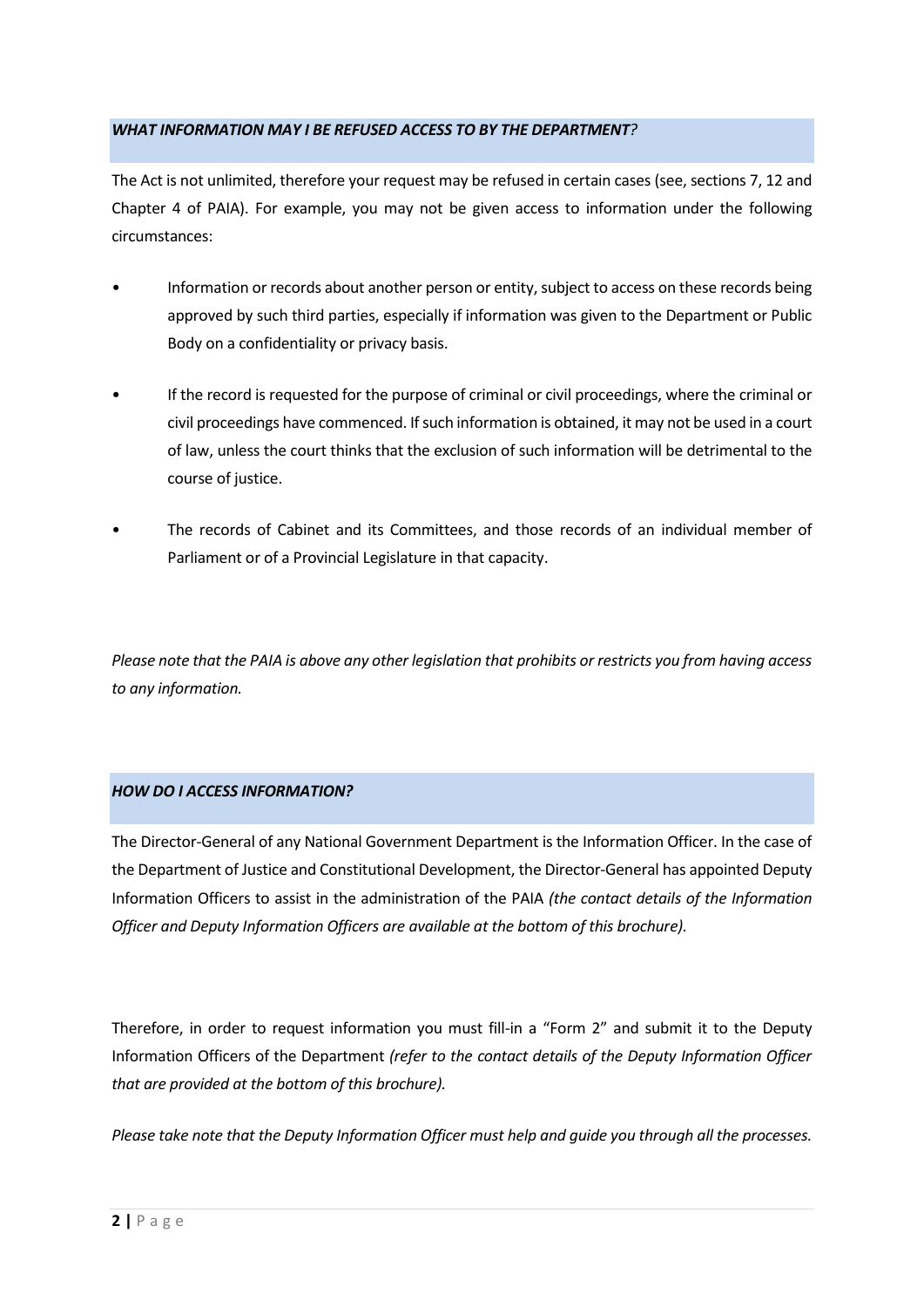# *WHAT INFORMATION (OR RECORD) IN THE DEPARTMENT IS FREELY ACCESSIBLE WITHOUT HAVING TO APPLY FOR IT?*

Ask the Deputy Information Officers to make a list of such information available to you, alternatively, you can also find it in the [Information Manual](http://www.justice.gov.za/paia/dojcd-paia-manual.pdf) or on the website of the Department *[www.justice.gov.za/paia/paia.htm](https://protect-za.mimecast.com/s/v-qmCKOBooI2jEPRI30PqK?domain=justice.gov.za)* or from the Head of any office of the Department such as Regional Offices, Masters Offices or Magistrates' Office.

### *ARE THERE ANY FEES PAYABLE IN ORDER FOR ME TO ACCESS ANY INFORMATION?*

Unless the requested information is made freely available, you shall be required to pay a "request fee" and may also be required to pay an "access fee" for copies of the requested records. The Deputy Information Officers will advise you on whether or not you are required to pay the fees.

# *HOW LONG WILL THE DEPUTY INFORMATION OFFICER TAKE TO MAKE A DECISION REGARDING MY REQUEST?*

The Deputy Information Officer must provide you with a decision (either to provide or deny you access to the information or records) within 30 calendar days. The Deputy Information Officer may extend the period of 30 days by another period of 30 calendar days, however only one extension is allowed.

The period may be extended under certain prescribed circumstances, for example where the request is for a large number of records or where the requested information is at an office in another town from the office of the Deputy Information Officer.

Should the Deputy Information Officer not provide you with a decision within 30 days (or within 60 days if there was an extension) he or she is regarded as having refused your request (this is referred to as a "deemed refusal"). In this case of a "deemed refusal" you have a right to appeal to the Internal Authority *(see below)*.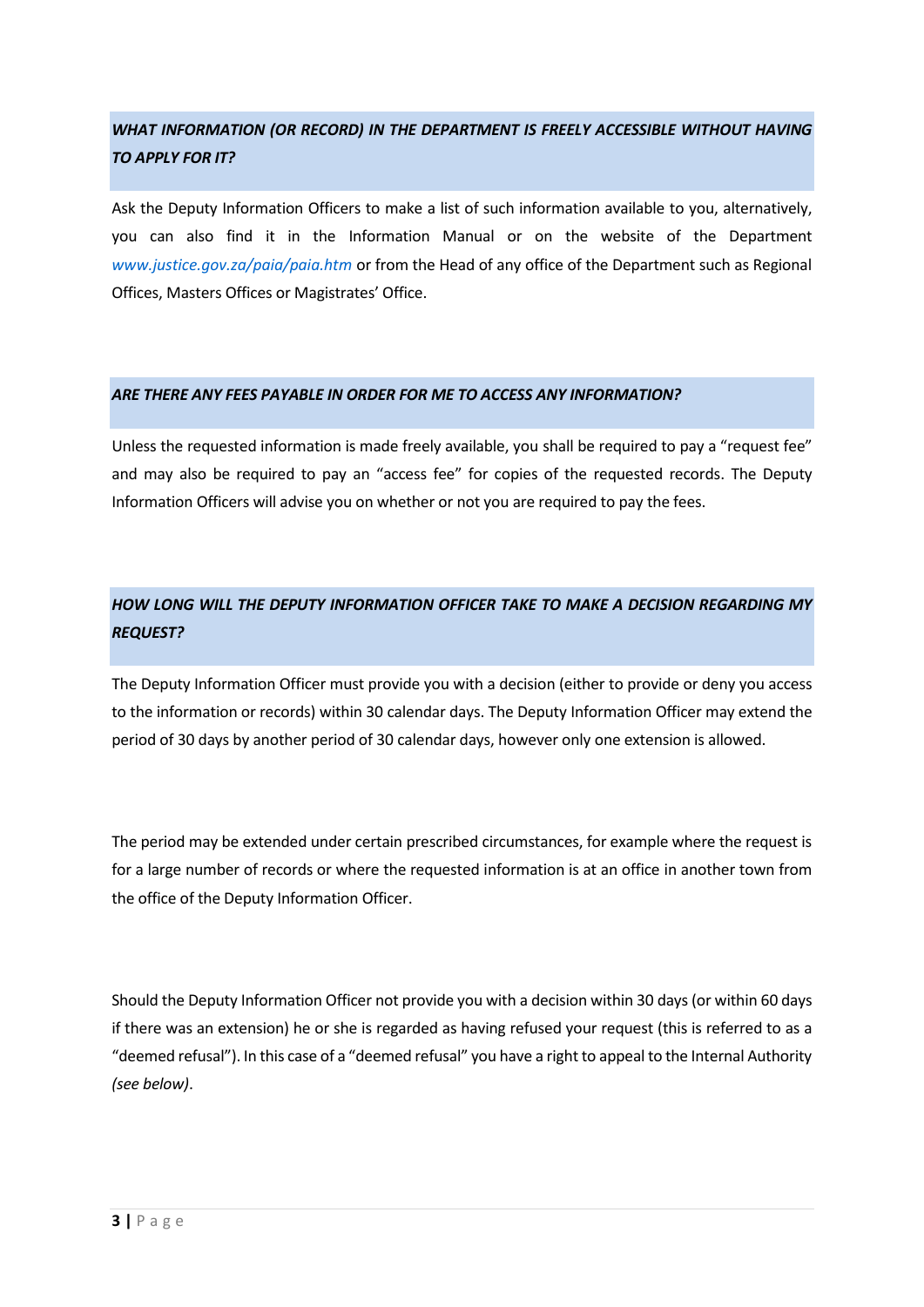# *WHAT CAN I DO IF THE DEPUTY INFORMATION OFFICER DENIES ME ACCESS TO INFORMATION THAT I HAVE REQUESTED?*

You have the right to appeal to the Internal Authority, who is the Minister. If you are still not satisfied with the decision of the Minister, you may either submit a complaint to the Information Regulator or make an application to a Court of Law for relief.

In order to lodge an appeal you must fill-in a "[Form 4"](http://www.justice.gov.za/forms/paia/J751_paia_Form%20B.pdf) (Notice of an internal appeal) and submit it to the Information Officer of the Department. The "Form 4" is available upon request from the Deputy Information Officer or from the Department's website *[www.justice.gov.za/paia/paia.htm](https://protect-za.mimecast.com/s/v-qmCKOBooI2jEPRI30PqK?domain=justice.gov.za)*.

*The Deputy Information Officer must help and guide you through this process.*

### **Please take note that there is no fee payable when you lodge an internal appeal.**

Should you need any assistance or have further questions regarding how you may access information or records held by the Department (or by any Public Body), please do not hesitate to contact the Deputy lnformation Officers of the Department (or those of any Public Body).

Should you need to lodge a complaint with the Information Regulator, you may contact them as follows:-

| <b>Physical Address</b> | <b>Postal Address</b> |
|-------------------------|-----------------------|
| JD House                | P.O Box 31533;        |
| 4 <sup>th</sup> Floor   | Braamfontein,         |
| 27 Stiemens Street,     | Johannesburg,         |
| Braamfontein,           | 2017                  |
| Johannesburg            |                       |
|                         |                       |
|                         |                       |

| Telephone: | +27 (0) 10 023 5200                             |
|------------|-------------------------------------------------|
| E-mail:    | inforeq@justice.gov.za                          |
| Website:   | https://www.justice.gov.za/inforeg/contact.html |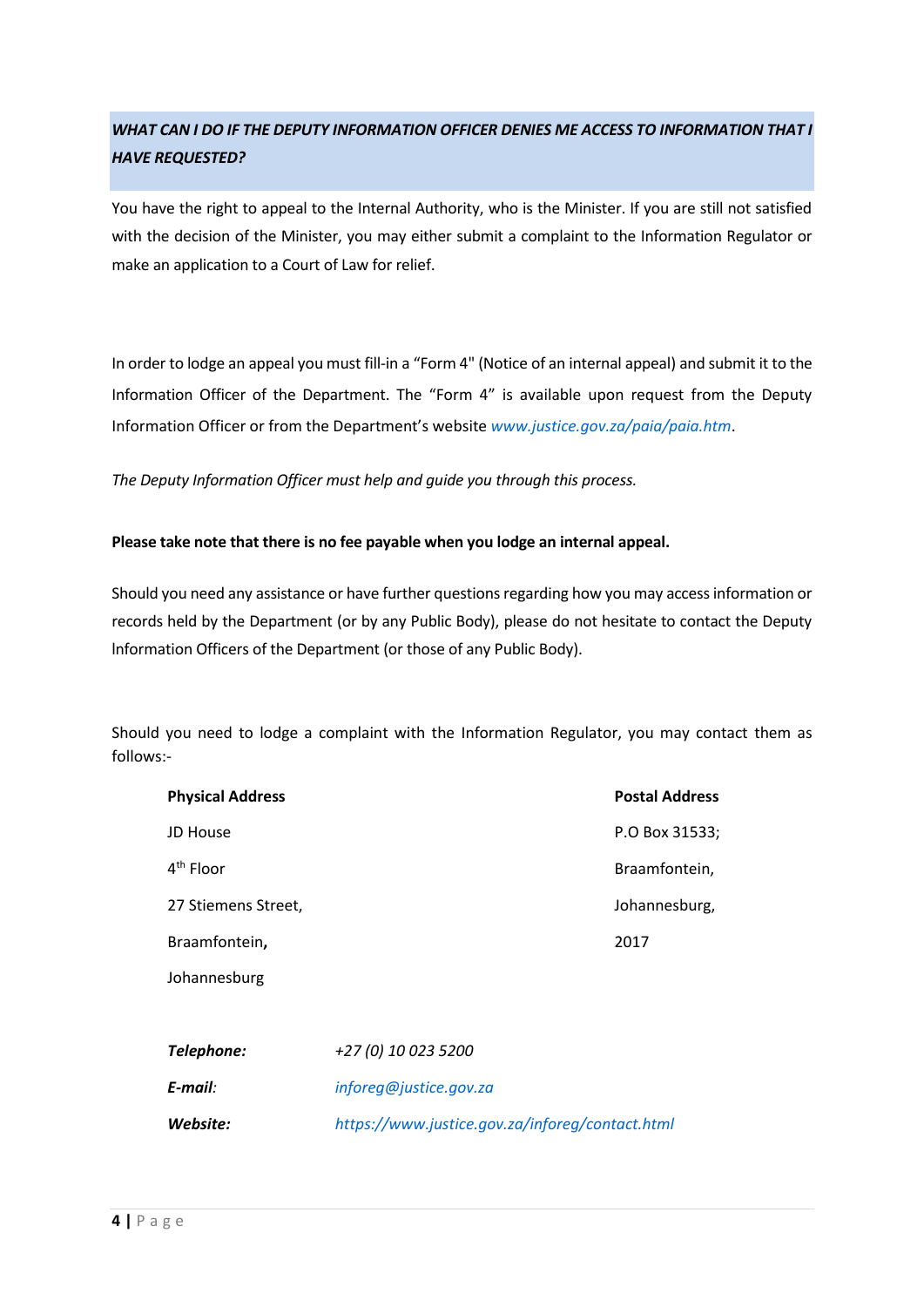### **FEES FOR RECORDS OF PUBLIC BODY**

| Item | <b>Description</b>                           | <b>Amount</b> |
|------|----------------------------------------------|---------------|
| 1.   | The "request fee" payable by every requester | R100.00       |

The **"access fees"** referred to in sections 22(6) of the Act *(unless the requester is exempted under section 22(8))* are as follows:-

| <b>Item</b> | <b>Description</b>                                                                                                                                                                 | <b>Amount</b>                                         |
|-------------|------------------------------------------------------------------------------------------------------------------------------------------------------------------------------------|-------------------------------------------------------|
| 2.          | Photocopy of A4-size page                                                                                                                                                          | R1.50 per page or part<br>thereof                     |
| 3.          | Printed copy of A4-size page                                                                                                                                                       | R1.50 per page or part<br>thereof                     |
| 4.          | For a copy in a computer-readable form on:<br>(i)<br>Flash drive (to be provided by requester)<br>(ii)<br>Compact disc<br>If provided by requester<br>If provided to the requester | R40.00<br>R40.00<br>R60.00                            |
| 5.          | For a transcription of visual images per A4-size page                                                                                                                              | Service to be outsourced.<br>Will depend on quotation |
| 6.          | Copy of visual images                                                                                                                                                              | from Service provider.                                |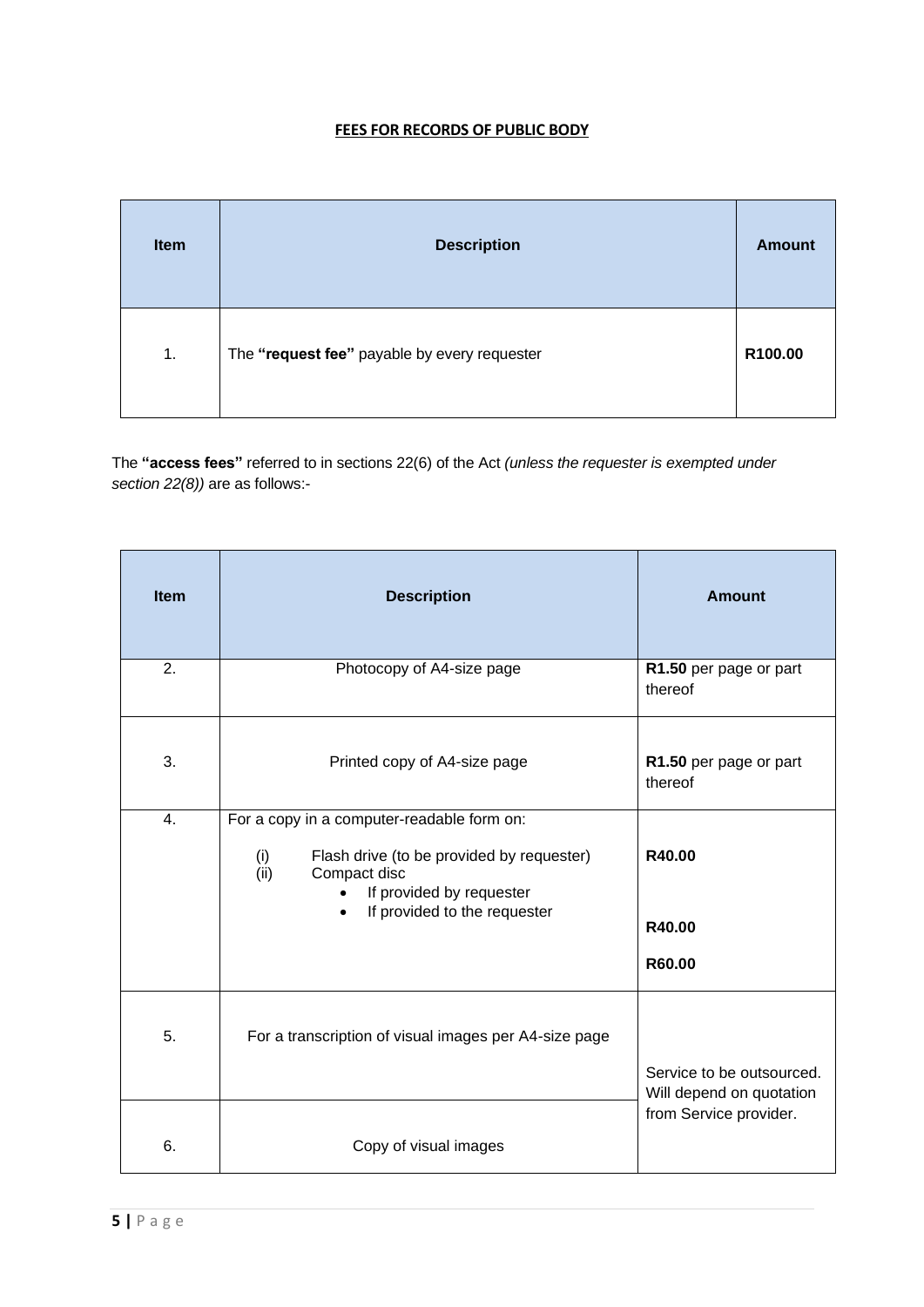| 7.  | Transcription of an audio record, per A4-size                                                                                                                              | R24.00                                                                     |
|-----|----------------------------------------------------------------------------------------------------------------------------------------------------------------------------|----------------------------------------------------------------------------|
| 8.  | For a copy of an audio record on:                                                                                                                                          |                                                                            |
|     | Flash drive (to be provided by requester)<br>(iii)<br>Compact disc<br>(iv)<br>If provided by requester                                                                     | R40.00                                                                     |
|     | If provided to the requester                                                                                                                                               | R40.00                                                                     |
|     |                                                                                                                                                                            | R60.00                                                                     |
| 9.  | To search for and prepare the record for disclosure for<br>each hour or part of an hour, excluding the first hour,<br>reasonably required for such search and preparation. |                                                                            |
|     |                                                                                                                                                                            | R100.00                                                                    |
|     | To not exceed a total cost of                                                                                                                                              |                                                                            |
|     |                                                                                                                                                                            | R300.00                                                                    |
| 10  | Deposit: If search exceeds 6 hours                                                                                                                                         | One-third of amount per<br>request, calculated in<br>terms of items 2 to 8 |
| 11. | Postage, email or any other electronic transfer                                                                                                                            | Actual expense, if any                                                     |

| <b>PERSON OR PERSONS EXEMPTED FROM PAYING ACCESS FEES</b>                                   |            |
|---------------------------------------------------------------------------------------------|------------|
| A single person whose annual income does not exceed                                         | R14,712.00 |
| Married persons or a person and his/her life partner whose annual income<br>does not exceed | R27,192.00 |